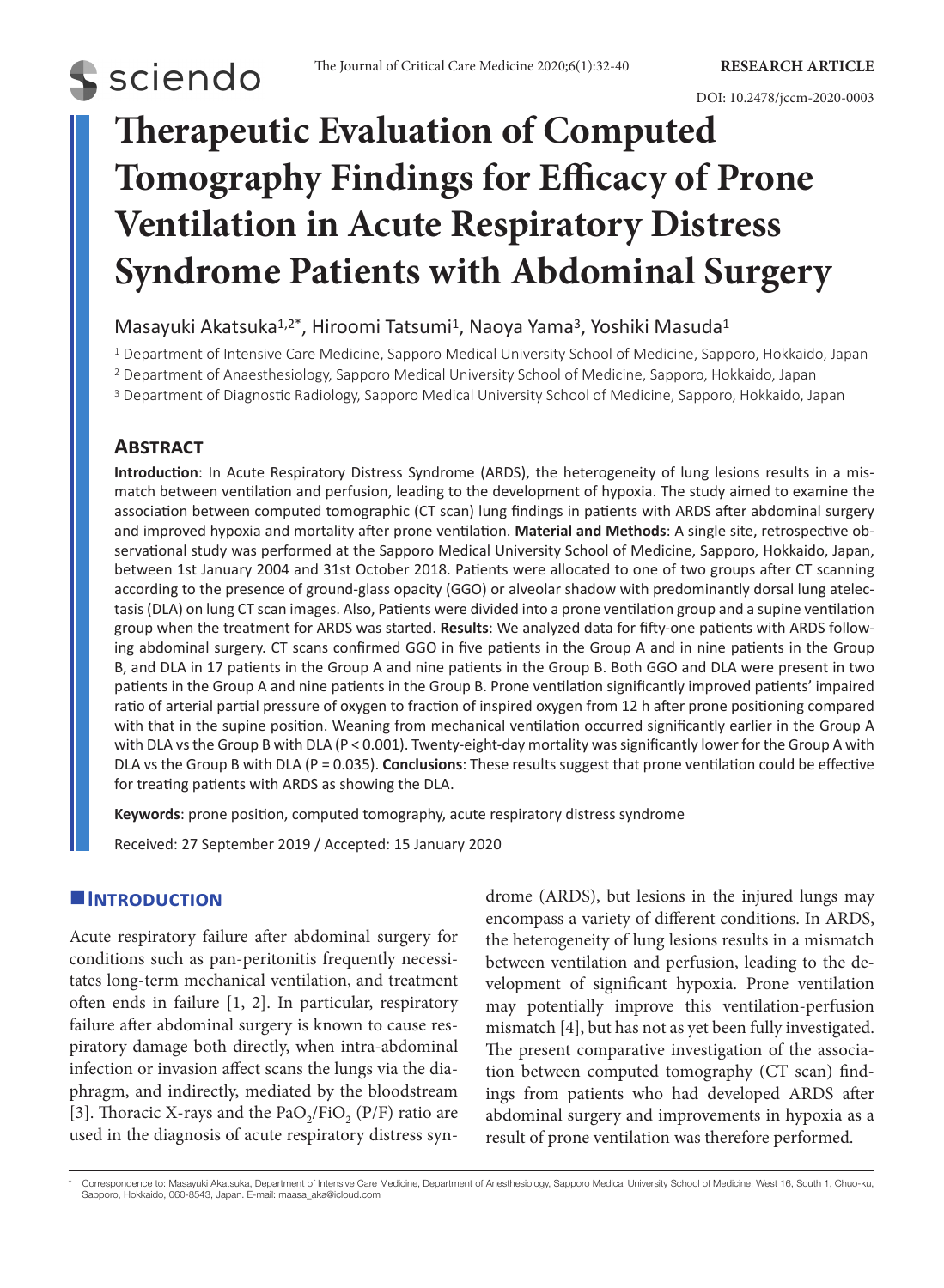The study aimed to examine the association between computed tomographic lung findings in patients with ARDS after abdominal surgery and improved hypoxia and mortality after prone ventilation.

# **MATERIALS AND METHODS**

This study was approved by the Institutional Review Board of Sapporo Medical University (Authorized number 302-156).

The single site retrospective study investigated patients admitted to the intensive care unit (ICU) in the hospital between 1st January 2004 and 31st October 2018.

#### **Subjects**

# *Inclusion Criteria*

Participants were patients admitted to the intensive care unit (ICU) in the hospital between 1st January 2004 and 31st October 2018 who had developed ARDS following surgery for intra-abdominal infection and who had undergone lung CT scan on admission to the ICU. ARDS was developed and diagnosed following the criteria of the Berlin Definition [5] after being admitted to the ICU.

#### *Exclusion Criteria*

The patients who have less than 72 hours of mechanical ventilation and who is under 15 years old were excluded.

Subsequently, patients were divided into two groups: Group A that underwent prone ventilation within twenty four hours of the start of mechanical ventilation following ICU admission, and Group B, a Group B that did not.

# **Classification of lung CT Scan findings**

Images from lung CT scan performed on admission to the ICU were evaluated by a single radiologist, and classified into two types according to the following procedure.

Six lung CT scan images were used for evaluation: 5 cm above the tracheal bifurcation, 5 cm below the tracheal bifurcation, and 5 cm above the diaphragm, covering each of the right and left lungs. Patients were categorised as showing either increasing ground glass opacity (GGO) or alveolar shadows with predominantly dorsal lung atelectasis (DLA) if these findings were evident in at least 3 of the 6 images

#### **Mechanical ventilation**

Respiration was managed so as to preserve spontaneous respiration. The ventilator mode used was pressure support ventilation. Blood gas analysis was performed every 4 hours, and support pressure was regulated to maintain PaCO<sub>2</sub> at 35-50 mmHg. The fraction of inspired oxygen (FiO2) was regulated to maintain  $PaO<sub>2</sub>$ ≥ 60 mmHg. The positive end-expiratory pressure (PEEP) value was set as recommended by the ARDS Network using allowable combinations of FiO2 and PEEP [6]

Sedation was carried out with fentanyl continuous infusion combined with continuous infusion of midazolam (0.03-0.06 mg/kg/h), propofol (0.5-3 mg/kg h), or dexmedetomidine (0.2-0.7 μg/kg/h), and was regulated to maintain the patient at between -1 and -2 on the Richmond Agitation Sedation Scale. Prone ventilation did not involve any particular variation in sedation type or dosage.

# **Prone method**

Prone ventilation was carried out using an air-cushioned bed. Patients were moved into the prone position under mechanical ventilation following the method previously reported [7]. An air-floating bed was used for changing patients to the prone position. At least five hospital staff members including medial doctors, intensive care nurses, and clinical engineers participated in each position change. Vital signs are monitored before and after the position change. Prone ventilation was continued for sixteen hours during which time blood gas analysis was performed every 4 hours.

The criteria for ending of prone ventilation were either that PaO<sub>2</sub> was maintained at  $\geq 80$  mmHg at FiO<sub>2</sub> 0.5 for more than four hours after the patient had been returned to the supine position or there was no improvement in oxygenation compared with before the use of prone ventilation even after prone ventilation had been performed twice.

The criterion for ending prone ventilation was:

- PaO<sub>2</sub> was maintained at  $\geq 80$  mmHg at FiO<sub>2</sub> 0.5 for more than four hours after the patient had been returned to the supine position.
- There was no improvement in oxygenation after prone ventilation had been implemented twice in succession.

The criteria for prone ventilation were as follows:

– moderate ARDS according to the Berlin definition.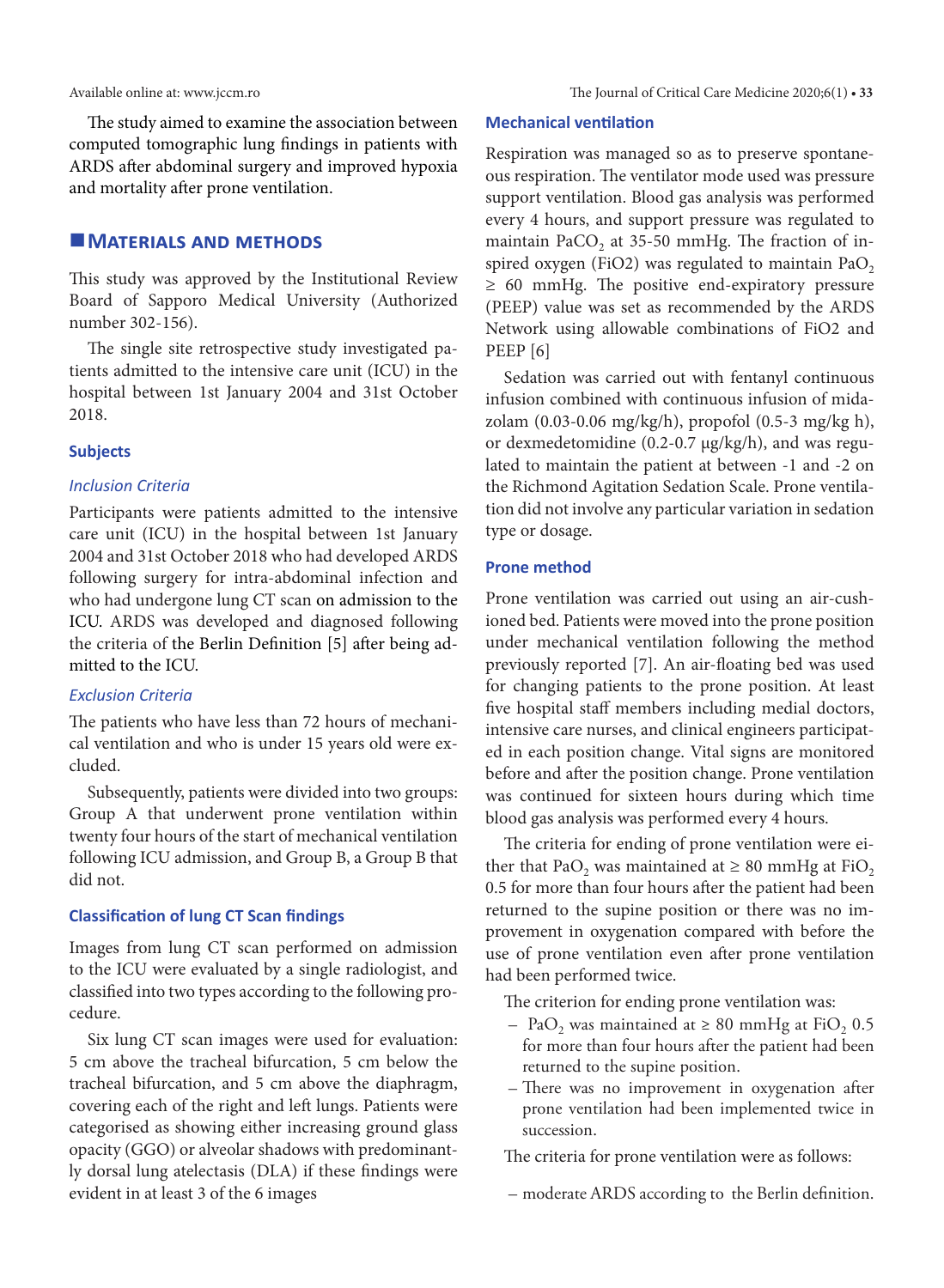- GGO, DLA and GGO+DLA in CT scan findings
- The discussion on treatment for the patients between the attending physician and the intensivists: whether prone ventilation could be effective considering vital signs and general conditions in patients.

The following data were obtained

- Age, sex,
- underlying diseases
- Acute physiology and chronic health evaluation (APACHE) II score,
- Sequential organ failure assessment (SOFA) scores on ICU admission
- Duration of stay in the ICU
- Duration of ventilation, outcome after 28 days and 90 days,
- PEEP value at the start of ventilation, and maximum PEEP value within 72 hours after the start of ventilation
- The number of ventilator-free days (VFDs) during which the patient was not attached to a ventilator

ICU-free days (IFDs) during which the patient was cared for in a ward other than the ICU.

To calculate the P/F ratio in the Group A, PaO, and  $FiO<sub>2</sub>$  were measured before patients were moved into the prone position and 12, 24, 48, and 72 hours after the start of prone ventilation.

In the Group B,  $PaO<sub>2</sub>$  and FiO<sub>2</sub> were measured 12 hours after the start of mechanical ventilation and at 12, 24, 48, and 72 hours after the initial measurement.

To analyse the association between CT scan findings and the efficacy of prone ventilation, patients were divided into three groups based on lung CT scan images:

- those showing GGO (GGO group)
- those showing DLA (DLA group)
- those showing both (GGO + DLA group).

The P/F ratio at the start of mechanical ventilation and 72 hours later were compared between the GGO and DLA groups in both Group A and Group B, and VFD, weaning rate from mechanical ventilation, and outcomes twenty days later, were also compared.

# **Statistical analysis**

Changes over time in the P/F ratio using repeatedmeasures analysis of variance were analysed.

The unpaired Student's t-test was used for comparisons between Group A and Group B and between the GGO and DLA groups.

Kaplan-Meier curves were produced for ventilation weaning rates over time.

Intergroup comparisons were made using the logrank test.

The level of significance was set at  $\alpha = 0.05$ .

Values of P < 0.05 were regarded as significant.

# **Results**

#### **Patient demographics and lung CT scan findings**

In total, fifty-one patients were admitted to the ICU during the study period with respiratory failure following abdominal surgery. Twenty-four underwent prone ventilation (Group A ) within 24 hours of being admitted to the ICU, and twenty-seven who underwent ventilation in the supine position (Group B). In Group A, mechanical ventilation was started within 24 hours of being admitted to the ICU followed by prone position. In Group B, mechanical ventilation was started within 24 hours of being admitted to the ICU.

Patient demographics are shown in Table 1.

Comparisons between Group A and Group B showed no significant differences in background CT scan characteristics were evident between the two groups for age or sex, APACHE II scores, SOFA scores on ICU admission or frequency of shock.

Upper gastrointestinal surgery was common in both the supine and Group A.

No significant difference in frequency of steroid administration was identified.

CT scan showed GGO in five patients in Group A and nine patients in Group B.

DLA occurred in 17 patients in Group A and nine patients in the Group B, and both (GGO + DLA) in two patient in the Group A and nine patients in Group B.

No significant differences in ventilation settings of PEEP level, peak pressure and respiratory rate were identified between the two group. The P/F ratio was  $\leq$ 200 in both groups at the start of mechanical ventilation, meeting the diagnostic criteria for ARDS.

Comparison of changes in the P/F ratio and weaning rate from mechanical ventilation

Table 1 shows changes in the P/F ratio over time. No significant difference in the P/F ratio at the start of the study was seen between both groups.

In the Group A, the P/F ratio rose significantly by 12 hours after the start of prone ventilation, and was sig-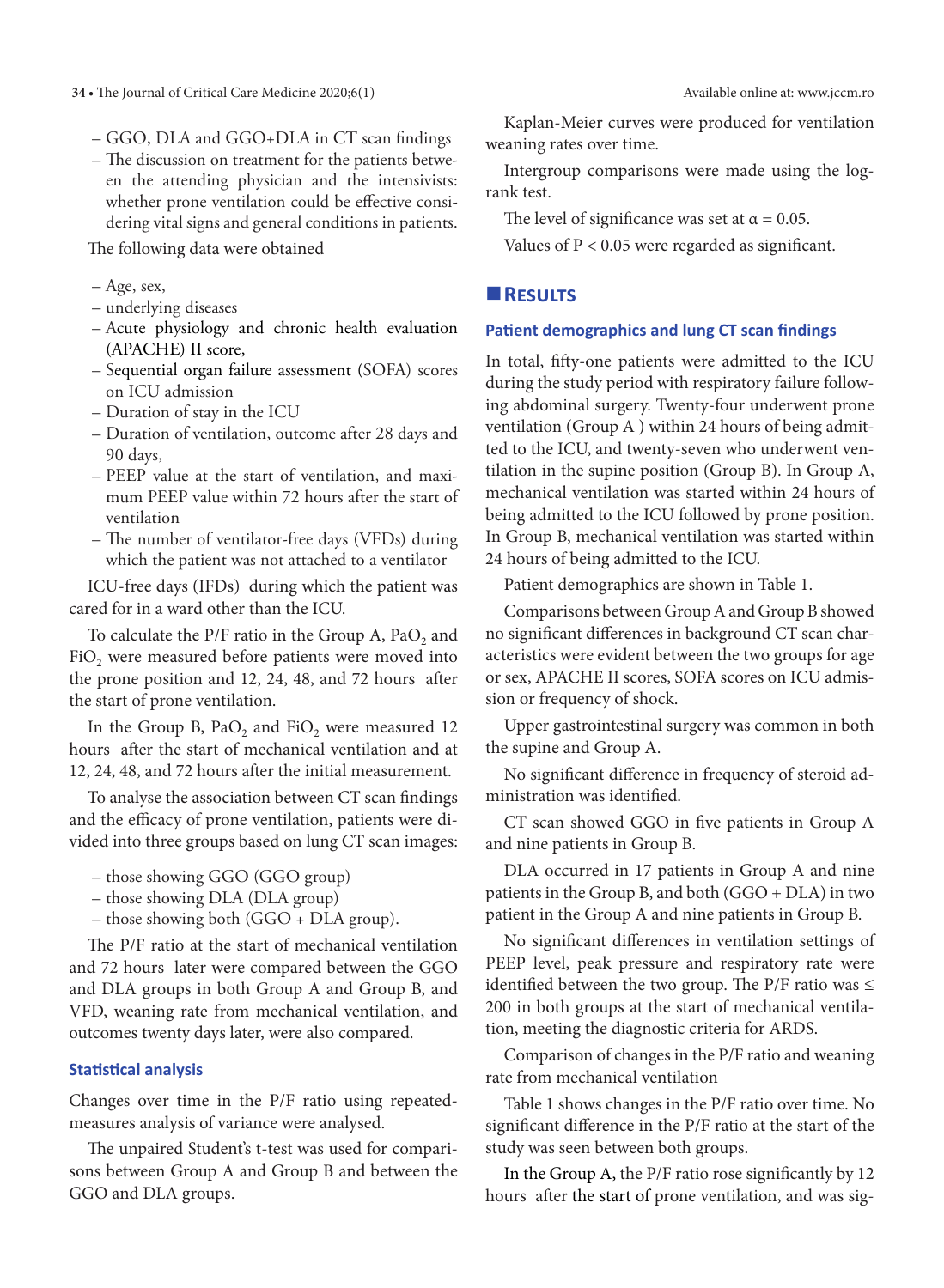nificantly higher at 24, 48 and 72 hours compared with "prior to prone" ventilation, maintaining the improvement in oxygenation. Also, in Group B the P/F ratio was significantly elevated at 24, 48 and 72 hours after the start of measurements compared with the value at the start of the study.

In Group A, the P/F ratio was significantly higher than the corresponding values for the Group B at each point.

# **Duration of ventilation, duration of ICU stay, and outcome after 28 days and 90 days**

Group A had significantly more VFDs and IFDs (Table 1). The rate of weaning from mechanical ventilation at twenty-eight days after the start of mechanical ventilation was also significantly higher in Group A than in Group B ( $P = 0.02$ ) (Fig. 1). After 28 days, four patients in Group A had died (16.7% mortality), and 10 of 27 patients in Group B had died (37.0% mortality). This difference was not significant ( $P = 0.127$ ). However, the mortality rate after 90 days in Group A was significantly higher than that in Group B ( $P = 0.048$ ).

# **Prone ventilation**

**Group A Group B P**

This technique was only applied once or twice (mean,  $1.5 \pm 0.5$  times overall;  $1.6 \pm 0.5$  times in the DLA group and  $1.4 \pm 0.5$  times in the GGO group).

The mean time spent in the prone position was 16.1  $±$  0.8 hours.

#### **Table1. Patients' demographic data**

| Number                                                                                                                                                                                                                      | 24              | 27              |         |
|-----------------------------------------------------------------------------------------------------------------------------------------------------------------------------------------------------------------------------|-----------------|-----------------|---------|
| Age (year-old)                                                                                                                                                                                                              | $71.0 \pm 11.2$ | $68.9 \pm 12.2$ | 0.508   |
| Male / Female                                                                                                                                                                                                               | 17/7            | 18/9            | 0.772   |
| <b>APACHE II</b>                                                                                                                                                                                                            | $21.0 \pm 5.8$  | $20.4 \pm 6.4$  | 0.734   |
| SOFA                                                                                                                                                                                                                        | $7.3 \pm 3.1$   | $7.9 \pm 3.4$   | 0.469   |
| Shock, n (%)                                                                                                                                                                                                                | 9(37.5)         | 14 (51.9)       | 0.400   |
| Surgical site                                                                                                                                                                                                               |                 |                 |         |
| Upper tract                                                                                                                                                                                                                 | 15              | 12              | 0.162   |
| Lower tract                                                                                                                                                                                                                 | 8               | 15              |         |
| Miscellaneous                                                                                                                                                                                                               | $\mathbf{1}$    | $\mathsf{O}$    |         |
| Drug therapy                                                                                                                                                                                                                |                 |                 |         |
| Steroid, n (%)                                                                                                                                                                                                              | 5(20.8)         | 11 (40.7)       | 0.145   |
| Ventilator settings at the start of the study                                                                                                                                                                               |                 |                 |         |
| PEEP (cmH2O)                                                                                                                                                                                                                | $10.3 \pm 2.3$  | $9.0 \pm 3.2$   | 0.116   |
| Peak pressure (cmH2O)                                                                                                                                                                                                       | $19.5 \pm 4.5$  | $18.3 \pm 5.7$  | 0.426   |
| Respiratory rate                                                                                                                                                                                                            | $21.5 \pm 6.8$  | $22.6 \pm 7.7$  | 0.584   |
| PaO2 /FiO2                                                                                                                                                                                                                  |                 |                 |         |
| At the start of mechanical ventilation                                                                                                                                                                                      | $118 + 41$      | $141 \pm 42$    | 0.030   |
| At the time after the start of the study                                                                                                                                                                                    |                 |                 |         |
| 0 <sub>h</sub>                                                                                                                                                                                                              | $154 \pm 41$    | $156 \pm 30$    | 0.841   |
| 12h                                                                                                                                                                                                                         | $223 \pm 63$    | $166 \pm 46$    | < 0.001 |
| 24 h                                                                                                                                                                                                                        | $245 \pm 82$    | $182 \pm 49$    | 0.002   |
| 48 h                                                                                                                                                                                                                        | $265 \pm 76$    | $202 \pm 46$    | < 0.001 |
| 72 h                                                                                                                                                                                                                        | $290 \pm 75$    | $226 \pm 65$    | 0.002   |
| CT scan findings                                                                                                                                                                                                            |                 |                 |         |
| GGO                                                                                                                                                                                                                         | 5               | 9               | 0.243   |
| <b>DLA</b>                                                                                                                                                                                                                  | 17              | 9               |         |
| $GGO + DLA$                                                                                                                                                                                                                 | $\overline{2}$  | 9               |         |
| Ventilator free days                                                                                                                                                                                                        | $17.4 \pm 9.1$  | $11.5 \pm 9.8$  | 0.032   |
| ICU free days                                                                                                                                                                                                               | $14.4 \pm 9.1$  | $10.0 \pm 9.2$  | 0.095   |
| 28-day mortality, n (%)                                                                                                                                                                                                     | 4(16.7)         | 10(37.0)        | 0.127   |
| 90-day mortality, n (%)<br>NOTE Plus-minus values are means + standard deviation. Abbreviations: APACHE II acute physiology and chronic health evaluation II: SOEA, sequential organ failure assessment: PEEP nositive end- | 5(20.8)         | 13 (48.1)       | 0.048   |

NOTE. Plus-minus values are means ± standard deviation. Abbreviations: APACHE II, acute physiology and chronic health evaluation II; SOFA, sequential organ failure assessment; PEEP, positive endexpiratory pressure; GGO, ground-glass opacity; DLA, dorsal lung atelectasis.

#### Available online at: www.jccm.ro The Journal of Critical Care Medicine 2020;6(1) **• 35**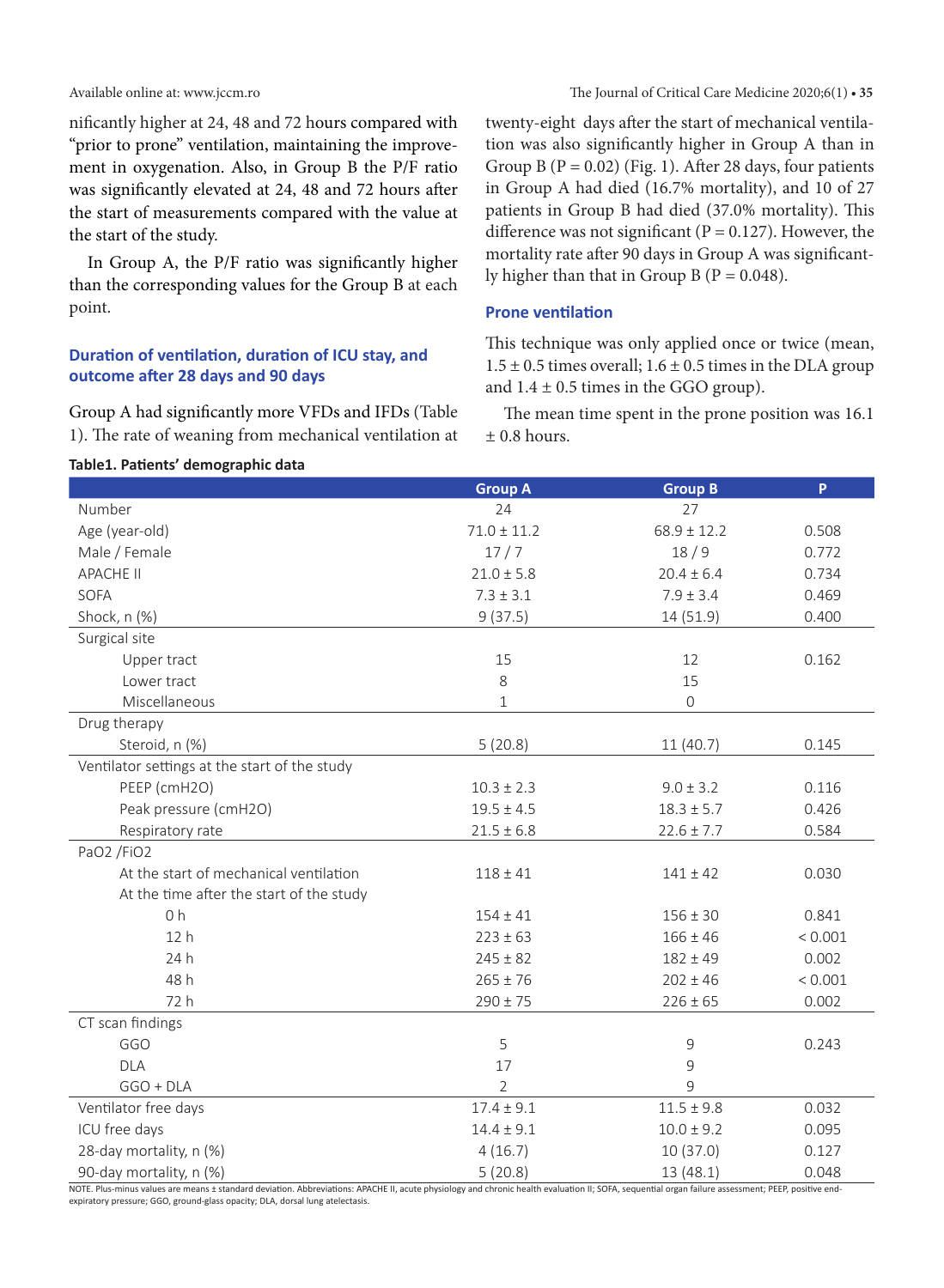#### **36 •** The Journal of Critical Care Medicine 2020;6(1) Available online at: www.jccm.ro

No serious complications such as accidental removal or kinking of the central venous catheter, tracheal tube or drains, or wound dehiscence occurred during prone ventilation. Mild reddening was identified around the cheekbones, iliac bones, and knees, but this resolved after patients were returned to the supine position.

# **Relationship between lung CT scan findings and efficacy of prone ventilation**

Table 2 shows patients' data where DLA and GGO was shown on CT SCAN scans.

In total, 14 patients were classified as belonging to the GGO group on the basis of lung CT scan findings, of whom five underwent prone ventilation.

The DLA group contained 26 patients, 17 of whom underwent prone ventilation. The GGO and GLA groups showed no significant differences in age, sex, APACHE II score, SOFA score, surgical site, use of steroid, or ventilator settings at the start of this study.

In the GGO and DLA groups, no significant difference in the P/F ratio was apparent between Group A and Group B at the start of the study.

In patients with GGO, no significant difference in the P/F ratio was seen in either Group A or Group B 72 hours after the start of this study.

In patients with DLA, the P/F ratio was significantly higher in the Group A 72 hours after the start prone ventilation. There was no significant differences between Group A and Group B in the numbers of VFDs and IFDs for patients with GGO, but in patients with DLA, there was a significant differences between the two groups with regards to VFDs and IFDs (Table 3).

Weaning from mechanical ventilation in patients with DLA was also significantly earlier in Group A than in Group B ( $P < 0.001$ ), but no significant difference between Group A and Group B was identified for patients with GGO  $(P = 0.294)$  (Fig. 2).

The mortality rate after twenty eight days in patients in Group A with DLA was significantly lower than that in patients in Group B with DLA, but no significant difference between groups was seen for patients with GGO.

The outcome after twenty eight days in the DLA group was significantly higher in Group B than in Group A.

The mortality rate ninety days in Group A with DLA was also significantly lower than that in the Group B. At 90 days, there was no significant difference in -mortality between the two groups with GGO (Table 3).



**Fig. 1. Comparison of weaning rates from mechanical ventilation between the prone and supine ventilation groups in patients with intra-abdominal sepsis-induced ARDS. Cumulative weaning rate over 28 days was compared using the log-rank test.** ARDS: acute respiratory distress syndrome

 $\overline{A}$ 



**Fig. 2. Comparison of weaning rates from mechanical ventilation between the prone and supine ventilation groups in patients with DLA findings (A) and GGO findings (B) on CT scan. Cumulative weaning rate from mechanical ventilation in each group was compared using the logrank test.** DLA: dorsal lung atelectasis; GGO: ground glass opacification; CT: computed tomography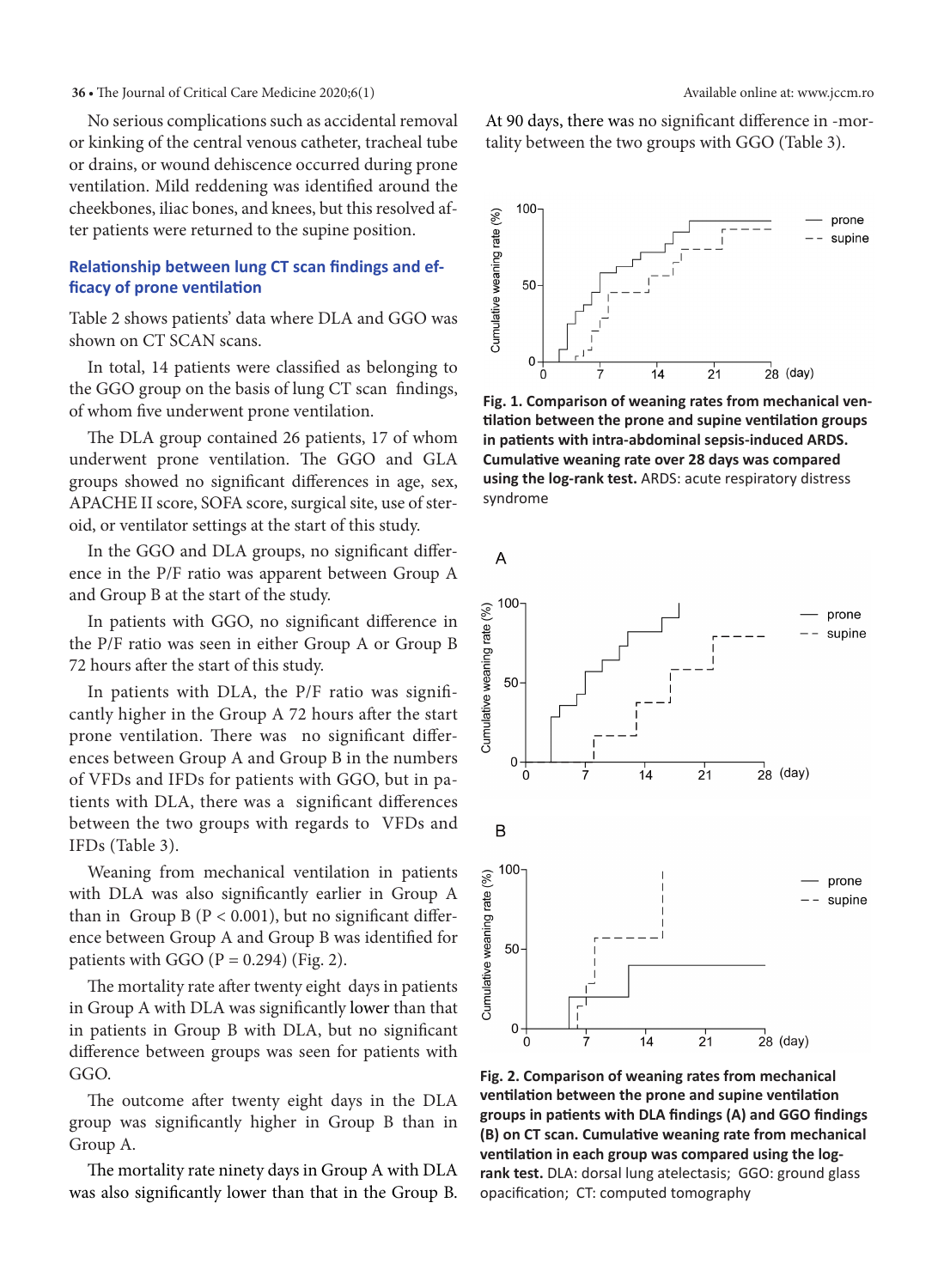| Table 2. Demographic data of patients in whom CT scan shows dorsal lung atelectasis and ground glass opacification                                                                             |                         |                                                                   |                    |        |                                   |                                   |       |
|------------------------------------------------------------------------------------------------------------------------------------------------------------------------------------------------|-------------------------|-------------------------------------------------------------------|--------------------|--------|-----------------------------------|-----------------------------------|-------|
|                                                                                                                                                                                                |                         | Dorsal Lung Atelectasis                                           |                    | Δ.     |                                   | <b>Ground Glass Opacification</b> | Δ.    |
|                                                                                                                                                                                                |                         | Group A                                                           | Group <sub>B</sub> |        | Group A                           | Group <sub>B</sub>                |       |
| Number                                                                                                                                                                                         |                         | 17                                                                | თ                  |        | ഗ                                 |                                   |       |
| Age (year-old)                                                                                                                                                                                 |                         | 69.2 ±10.7                                                        | $69.4 \pm 13.2$    | 0.965  | $80.4 \pm 5.7$                    | $65.7 \pm 13.1$                   | 0.036 |
| Male / Female                                                                                                                                                                                  |                         | 11/6                                                              | 5/4                | 0.692  | 4/1                               | 8/1                               | 1.000 |
| APACHE II                                                                                                                                                                                      |                         | $19.8 \pm 5.2$                                                    | $20.9 \pm 8.6$     | 0.679  | $20.8 \pm 3.5$                    | $19.4 \pm 5.9$                    | 0.649 |
| SOFA                                                                                                                                                                                           |                         | 3.5<br>7.5±                                                       | $8.4 \pm 3.6$      | 0.512  | $7.4 \pm 1.9$                     | 2.5<br>$6.3 +$                    | 0.435 |
| Surgical site                                                                                                                                                                                  |                         |                                                                   |                    |        |                                   |                                   |       |
| Upper tract                                                                                                                                                                                    |                         | 6                                                                 | $\sim$             |        | 5                                 | 4                                 |       |
| Lower tract                                                                                                                                                                                    |                         | 10                                                                | 6                  |        | $\circ$                           | Б                                 |       |
| Miscellaneous                                                                                                                                                                                  |                         | $\overline{\phantom{0}}$                                          | $\circ$            |        | $\circ$                           | $\circ$                           |       |
| Drug therapy                                                                                                                                                                                   |                         |                                                                   |                    |        |                                   |                                   |       |
| Steroid, n(%)                                                                                                                                                                                  |                         | 2(11.7)                                                           | 2(22.2)            | 0.591  | 2(40.0)                           | 6 (66.7)                          | 0.580 |
| Ventilator settings at the start of the study                                                                                                                                                  |                         |                                                                   |                    |        |                                   |                                   |       |
| FiO <sub>2</sub>                                                                                                                                                                               |                         | $0.7 \pm 0.2$                                                     | $0.6 + 0.2$        | 0.239  | $0.7 \pm 0.2$                     | $0.7 \pm 0.1$                     | 0.884 |
| PEEP (cmH2O)                                                                                                                                                                                   |                         | $9.8 \pm 1.0$                                                     | $9.0 \pm 4.7$      | 0.515  | $12.0 \pm 4.7$                    | $9.1 \pm 1.1$                     | 0.093 |
| Peak pressure (cmH2O)                                                                                                                                                                          |                         | $19.4 \pm 3.9$                                                    | $16.2 \pm 5.2$     | 0.385  | $19.4 \pm 7.3$                    | $19.2 \pm 4.1$                    | 0.953 |
| Respiratory rate                                                                                                                                                                               |                         | $22.2 \pm 7.3$                                                    | $19.9 \pm 5.5$     | 0.420  | 6.1<br>$18.4 \pm$                 | $25.1 \pm 6.9$                    | 0.097 |
| PaO2/FiO2                                                                                                                                                                                      |                         |                                                                   |                    |        |                                   |                                   |       |
| At the time after the start of the study                                                                                                                                                       |                         |                                                                   |                    |        |                                   |                                   |       |
| $\frac{1}{0}$                                                                                                                                                                                  |                         | $157 + 44$                                                        | $173 \pm 32$       | 0.325  | $151 \pm 45$                      | $150 \pm 21$                      | 0.958 |
| 72h                                                                                                                                                                                            |                         | $307 \pm 62$                                                      | $214 \pm 62$       | 0.0010 | $233 \pm 89$                      | $219 \pm 70$                      | 0.748 |
| Abbreviations: APACHE II, acute physiology and chronic health evaluation II; SOFA, sequential                                                                                                  |                         | organ failure assessment; PEEP, positive end-expiratory pressure. |                    |        |                                   |                                   |       |
|                                                                                                                                                                                                |                         |                                                                   |                    |        |                                   |                                   |       |
| Table3. Effect of prone ventilation on ventilator-free days, ICU-free days, and 28-day mortality in patients with CT SCAN findings of dorsal lung atelectasis or<br>ground-glass opacification |                         |                                                                   |                    |        |                                   |                                   |       |
|                                                                                                                                                                                                | Dorsal Lung Atelectasis |                                                                   | Δ.                 |        | <b>Ground Glass Opacification</b> |                                   | Δ.    |
|                                                                                                                                                                                                | Group A                 | <b>Group B</b>                                                    |                    |        | Group A                           | <b>Group B</b>                    |       |
| Ventilator free days                                                                                                                                                                           | $20.2 \pm 6.9$          | $5.8 \pm 7.8$                                                     | < 0.001            |        | $7.8 \pm 11.0$                    | $11.9 \pm 10.3$                   | 0.390 |
| ICU free days                                                                                                                                                                                  | $16.9 \pm 7.5$          | $4.1 \pm 7.2$                                                     | < 0.001            |        | $7.4 \pm 10.4$                    | $11.8 \pm 9.8$                    | 0.339 |
| 28-day mortality, n (%)                                                                                                                                                                        | 1(5.9)                  | 4 (44.4)                                                          | 0.035              |        | 3(60.0)                           | 4 (44.4)                          | 1.000 |
| 90-day mortality, n (%)                                                                                                                                                                        | 2(11.8)                 | 5(55.6)                                                           | 0.028              |        | 3 (60.0)                          | 5(55.6)                           | 1.000 |

# Available online at: www.jccm.ro The Journal of Critical Care Medicine 2020;6(1) • 37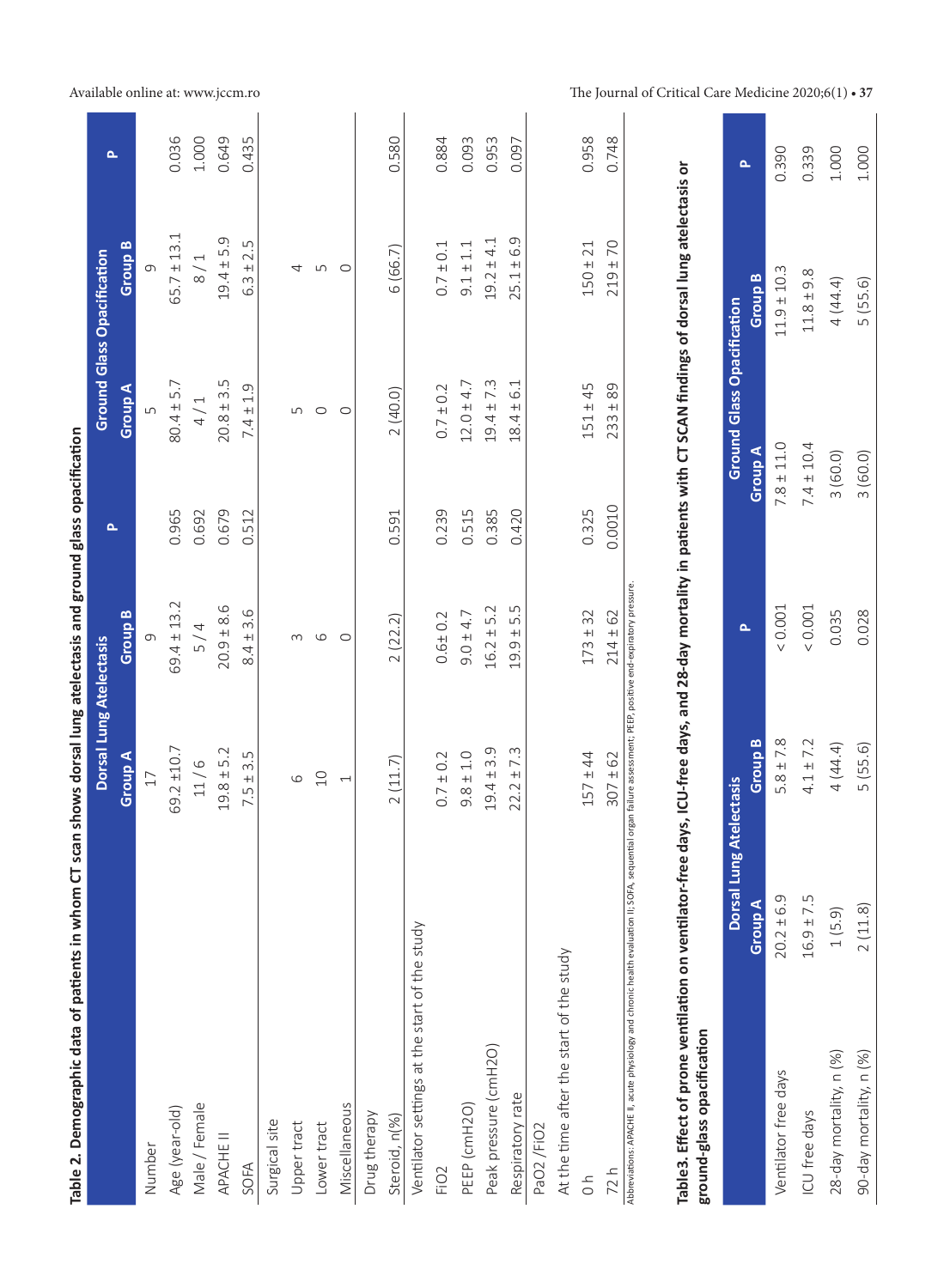### **Discussion**

Prone ventilation was performed for patients who developed acute respiratory failure after surgery for intraabdominal infection, and the association between the efficacy of prone ventilation and image findings from lung CT scan was examined. This technique was only applied once or twice because oxygenation could be improved. Of the 51 subjects in this study, twenty six (51.0%) showed dorsal infiltration as the main finding on lung CT scan images, with only fourteen of the fifty one patients (27.5%) showing mainly diffuse infiltration. Prone ventilation rapidly restored impaired oxygenation, and more than 50% of patients could be weaned off mechanical ventilation after 72 h. A comparison of efficacy in terms of CT scan imaging findings showed that prone ventilation was clearly more effective in patients showing dorsal infiltration as the main finding compared with those with diffuse infiltration. The present results suggest that prone ventilation may be an effective method for treating patients with intra-abdominal infection who develop acute respiratory failure.

Acute respiratory failure associated with intra-abdominal infection is frequently extremely difficult to treat [1], and the mortality rate is reportedly high [2]. In an animal sepsis model of intra-abdominal infection, intra-abdominal fluid contained larger amounts of cytokines than seen in circulating blood [8]. These cytokines are continuously transferred into circulating blood, causing damage to the vascular endothelium of internal organs. In the lungs, this increases vascular permeability, increasing the volume of interstitial fluid and causing the appearance of diffuse infiltration on CT [9]. In particular, if vascular permeability increases in the dorsal region or on the surface of the diaphragm, where perfusion is greater because of gravity, intraabdominal fluid with a high concentration of inflammatory mediators may spread inflammation directly to the diaphragm concomitant with inflammation spreading from the diaphragm to the diaphragmatic surface of the lungs, causing the appearance of dorsal infiltration on CT. In addition, exposure of the diaphragm to inflammatory mediators may easily reduce its contractility [8]. The dorsal lungs are always vulnerable to deflation as a result of intra-abdominal pressure, but ventilation is normally maintained by appropriate contraction of the diaphragm during spontaneous respiration. Even during spontaneous respiration, however, atelectasis may easily occur if diaphragmatic function

deteriorates [10]. The results of the present study suggest that, in acute respiratory failure associated with intra-abdominal infection, the spread of intra-abdominal inflammation via the surface of the diaphragm and inflammatory mediators in circulating blood may cause more dorsal infiltration in the lungs due to the action of gravity.

Prone ventilation has long been used to treat acute respiratory failure [11]. Randomised controlled trials carried out since 2000 have demonstrated its efficacy in restoring impaired oxygenation [12-14]. Although the mechanism whereby prone ventilation improves oxygenation is as yet unknown, the following hypotheses have been proposed: 1) improved diaphragm movement in the prone position [15]; 2) improved ventilation-perfusion mismatch [4]; 3) drainage of secretions that have collected in dorsal lung atelectasis [16]; 4) decrease in gravity-dependent increase of hydrostatic pressure [17]; and 5) improved trans-pulmonary pressure, which decreases due to abdominal pressure or increased lung mass [18]. On the basis of these mechanisms, it has been reported that prone positioning is more effective in patients with dorsal infiltration than in those with diffuse infiltration [19]. The greater improvement in hypoxia as a result of prone ventilation compared with the Group B may have been due to the fact that this study included more patients who showed dorsal atelectasis.

There is scope for debate concerning the improvement in outcomes as a result of prone ventilation. No such improvement in outcomes was evident in a randomised controlled trial carried out by Gattioni et al. (2001) [12], but in a subgroup analysis, severe cases with a P/F ratio ≤150 did show improved outcomes. A recent randomised controlled trial by Guerin et al.(2013) also found that prone ventilation improved outcomes for patients with ARDS and a P/F ratio ≤150 [20]. A meta-analysis by Sud et al. (2010) likewise found that prone ventilation improved outcomes under conditions of a P/F ratio ≤140 [21]. Such findings suggest that prone ventilation may have an important role to play as one method of treatment for severe respiratory failure with a P/F ratio ≤150.

In the present study, prone ventilation did not have any effect on improving outcomes. This may have been because the number of patients included in this study was too small to investigate outcomes, and only around half of the present patients (12 patients in each of Group A and Group B) had a P/F ratio ≤150 at the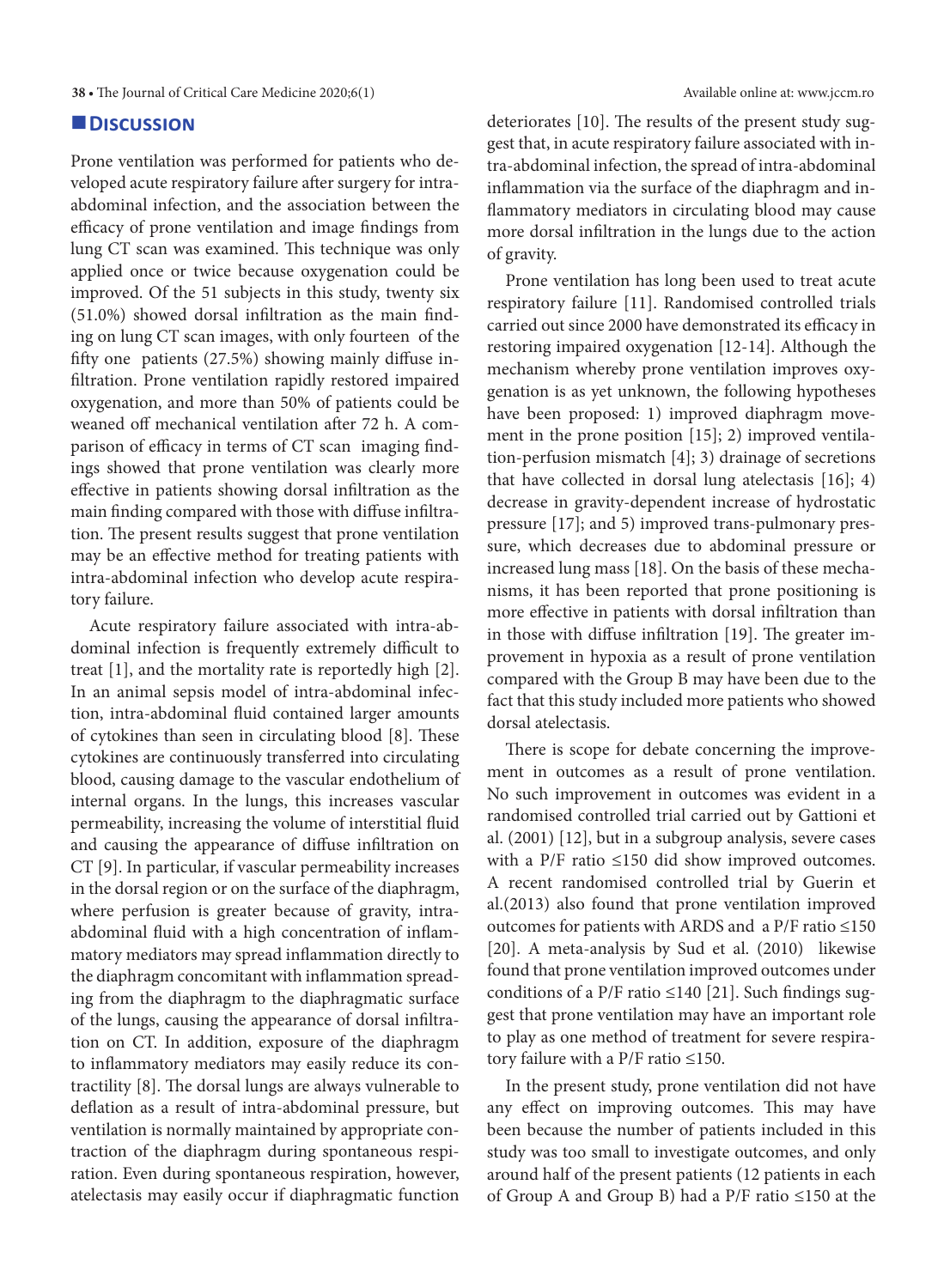#### Available online at: www.jccm.ro The Journal of Critical Care Medicine 2020;6(1) **• 39**

time of inclusion, meaning that the study included few patients for whom prone ventilation could be expected to be effective.

Most previous studies of prone ventilation have used American-European Consensus Conference criteria to diagnosis of ARDS [22]. These diagnostic criteria stipulate the presence of bilateral infiltration on thoracic Xrays, but investigations of CT scan images have shown that a variety of conditions are included [23]. Few studies have addressed the association between the clinical efficacy of prone ventilation and findings on CT scan images in ARDS, which encompasses a heterogeneous range of conditions. In the present study, prone ventilation did not improve outcomes for patients with diffuse infiltration on CT scans, but did significantly improve outcomes in patients with dorsal infiltration. The great majority of patients with intra-abdominal infectionrelated ARDS also showed dorsal infiltration on CT scans. ARDS associated with intra-abdominal infection may thus be highly likely to progress to a condition in which prone ventilation may be effective, and prone ventilation may be a useful treatment option with mechanical ventilation.

In summary, most patients with ARDS associated with intra-abdominal infection showed dorsal atelectasis on CT scan, and prone ventilation enabled earlier weaning from mechanical ventilation. The present results indicate that prone ventilation may improve outcomes for patients with dorsal atelectasis on CT scan, and suggest prone ventilation as a useful treatment for patients with ARDS associated with intra-abdominal infection.

# **EDECLARATIONS OF INTEREST**

None to declare.

# **References**

- 1. Wickel DJ, Cheadle WG, Mercer-Jones MA, et al. Poor outcome from peritonitis is caused by disease acuity and organ failure, not recurrent peritoneal infection. Ann Surg. 1997;225:744- 53.
- 2. Mustard RA, Bohnen JR, Rosati C, et al. Pneumonia complicating abdominal sepsis: an independent risk factor for mortality. Arch Surg. 1991;126:170-5.
- 3. Ware LB, Matthay MA. The Acute Respiratory Distress Syndrome. N Engl J Med. 2000;342:1334-49.
- 4. Pappert D, Rossaint R, Slama K, et al. Influence of positioning on

ventilation-perfusion relationships in severe adult respiratory distress syndrome. Chest. 1994;106:1511-6.

- 5. Ranieri VM, Rubenfeld GD, Thompson BT, et al. Acute respiratory distress syndrome: Berlin Definition. JAMA. 2012;307:2526-33.
- 6. Acute Respiratory Distress Syndrome Network, Brower RG, Matthay MA, et al. Ventilation with lower tidal volumes as compared with traditional tidal volumes for acute lung injury and the acute respiratory distress syndrome. N Engl J Med. 2000;342:1301-8.
- 7. Masuda Y, Tatsumi H, Imaizumi H, et al. Effect of prone positioning on cannula function and impaired oxygenation during extracorporeal circulation. J Artif Organs. 2014;17:106- 9.
- 8. Fujimura N, Sumita S, Narimatsu E. Alteration in diaphragmatic contraCT scanility during septic peritonitis in rats: effect of polyethylene glycol-absorbed superoxide dismutase. Crit Care Med. 2000;28:2406-14.
- 9. Puybasset L, Cluzel P, Gusman P, et al. Regional distribution of gas and tissue in acute respiratory distress syndrome. I. Consequences for lung morphology. Intensive Care Med. 2000;26:857-69.
- 10. Froese AB, Bryan AC. Effect of anesthesia and paralysis on diaphragmatic mechanics in man. Anesthesiology. 1974;41:242-55.
- 11. Douglas WW, Rehder K, Beynen FM, et al. Improved oxygenation in patients with acute respiratory failure: the prone position. Am Rev Respir Dis. 1977;115:559-66.
- 12. Gattinoni L, Tognoni G, Pesenti A, et al. Effect of prone positioning on the survival of patients with acute respiratory failure. N Engl J Med. 2001;345:568-73.
- 13. Guerin C, Gaillard S, Lemasson S, et al. Effects of systematic prone positioning in hypoxemic acute respiratory failure a randomized controlled trial. JAMA. 2004;292:2379-87.
- 14. Alsaghir AH, Martin CM. Effect of prone positioning in patients with acute respiratory distress syndrome: a meta-analysis. Crit Care Med. 2008;36:603-9.
- 15. Krayer S, Rehder K, Vettermann J, et al. Position and motion of the human diaphragm during anesthesia-paralysis. Anesthesiology. 1989;70:891-8.
- 16. Piehl MA, Brown RS. Use of extreme position changes on acute respiratory failure. Crit Care Med. 1976;4:13-4.
- 17. Langer M, Mascheroni D, Marcolin R, et al. The prone position in ARDS patients. A clinical study. Chest. 1988;94:103-7.
- 18. Gattinoni L, Pelosi P, Vitale G, et al. Body position changes redistribute lung computed tomographic density in patients with acute respiratory failure. Anesthesiology. 1991;74:15-23.
- 19. Gainnier M, Michelet P, Thirion X, et al. Prone position and positive end-expiratory pressure in acute respiratory distress syndrome. Crit Care Med. 2003;31:2719-26.
- 20. Guérin C, Reignier J, Richard JC, et al. Prone positioning in